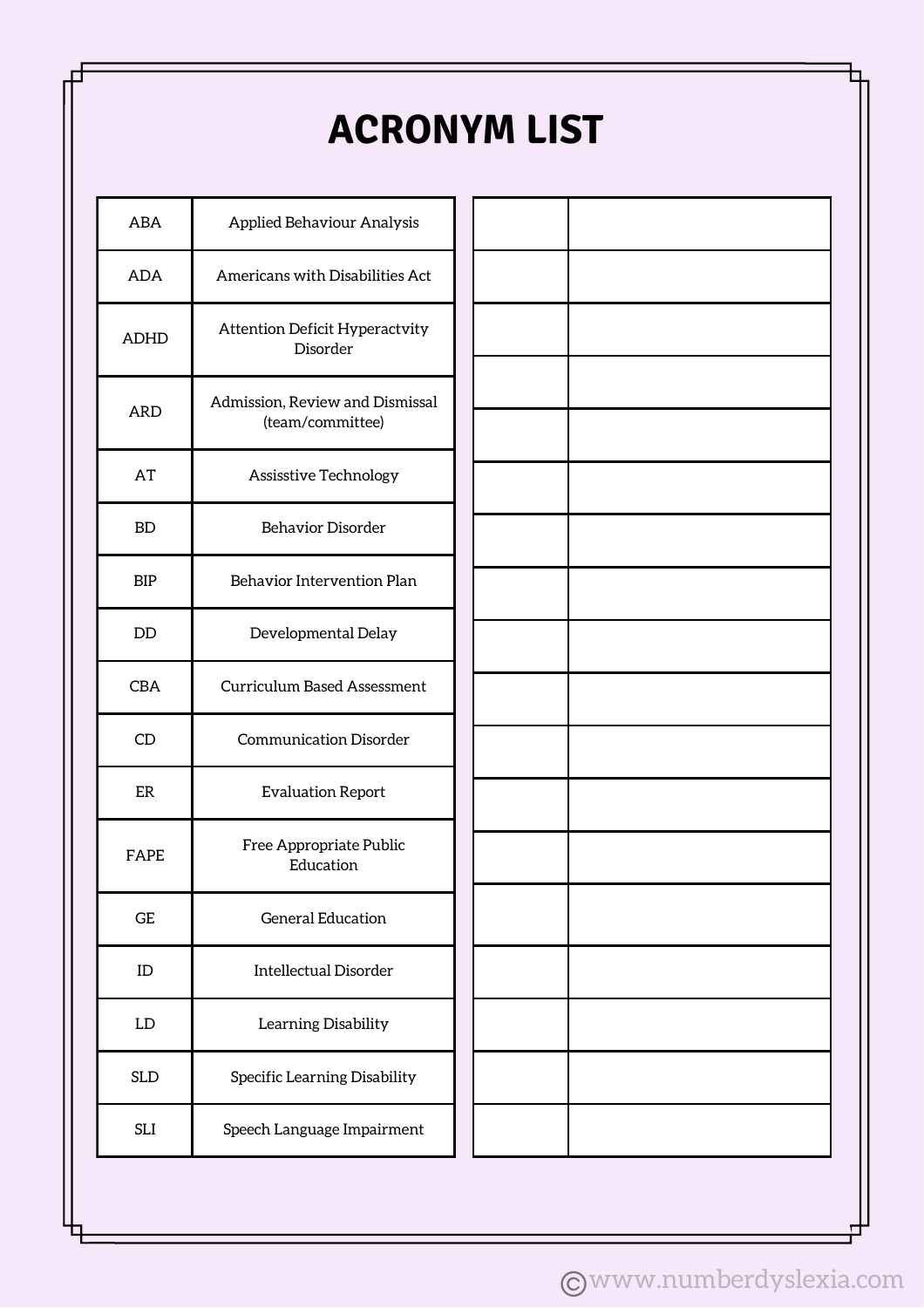# **CONTACT LIST**

Mother Name:

Contact No./ Email Id :

Father Name:

Contact No./ Email Id :

Guardian Name:

Contact No./ Email Id :

#### Associated Members

| <b>IEP Coordinator:</b>           |  |  |  |  |  |  |
|-----------------------------------|--|--|--|--|--|--|
| Contact No./ Email Id:            |  |  |  |  |  |  |
| <b>Special Education Teacher:</b> |  |  |  |  |  |  |
| Contact No./ Email Id:            |  |  |  |  |  |  |
| Principal:                        |  |  |  |  |  |  |
| Contact No./ Email Id :           |  |  |  |  |  |  |
| <b>IEP Advocate:</b>              |  |  |  |  |  |  |
| Contact No./ Email Id:            |  |  |  |  |  |  |
|                                   |  |  |  |  |  |  |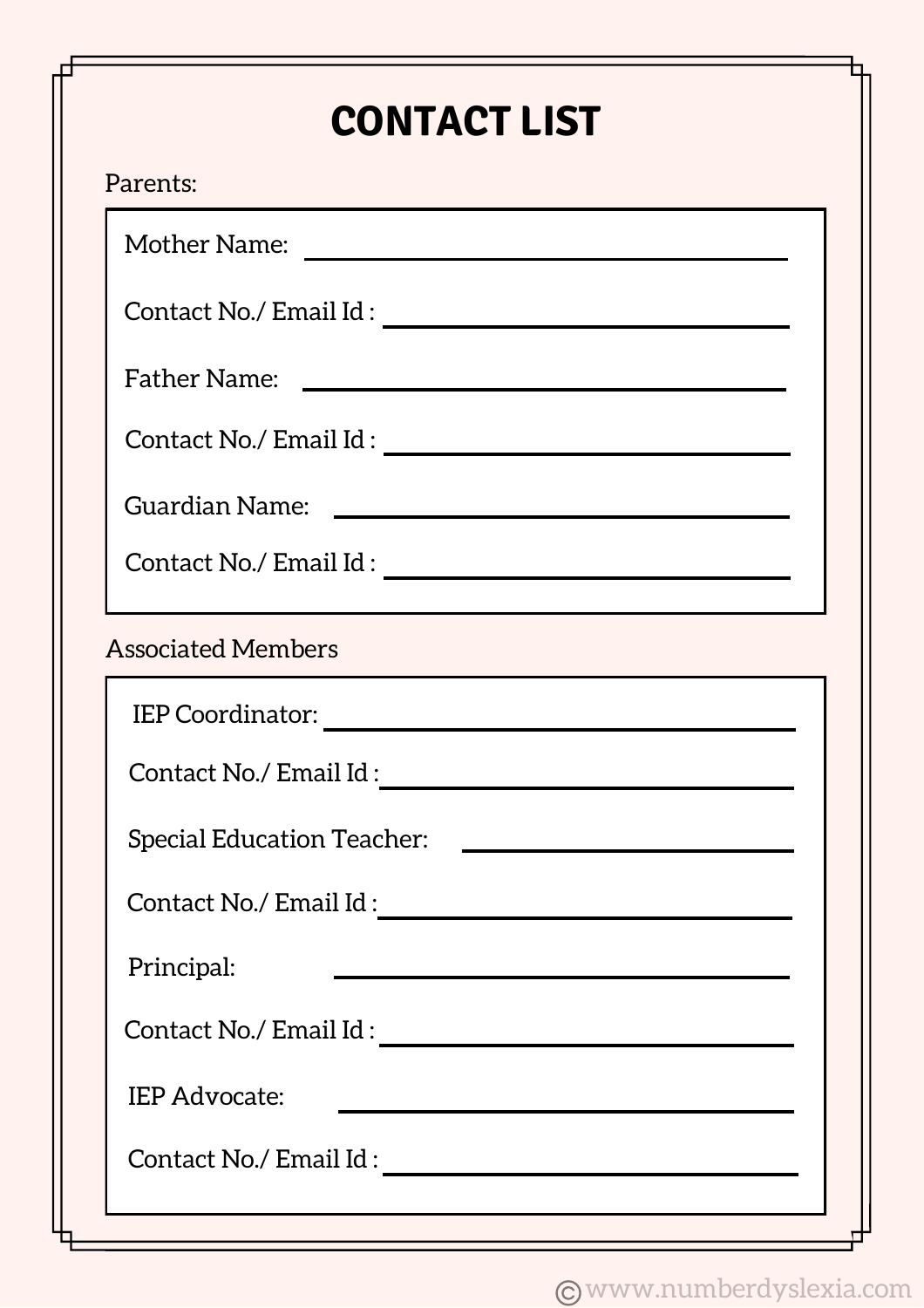# **TRACKING CALENDAR**

Student Name: Month:

| Goals↓ Date →   1   2   3   4   5   6   7   8   9  10 11 12 13 14 15 16 17 18 19 20 21 22 23 24 25 26 27 28 29 30 31 |  |  |  |  |  |  |  |  |  |  |  |  |  |  |  |  |
|----------------------------------------------------------------------------------------------------------------------|--|--|--|--|--|--|--|--|--|--|--|--|--|--|--|--|
|                                                                                                                      |  |  |  |  |  |  |  |  |  |  |  |  |  |  |  |  |
|                                                                                                                      |  |  |  |  |  |  |  |  |  |  |  |  |  |  |  |  |
|                                                                                                                      |  |  |  |  |  |  |  |  |  |  |  |  |  |  |  |  |
|                                                                                                                      |  |  |  |  |  |  |  |  |  |  |  |  |  |  |  |  |
|                                                                                                                      |  |  |  |  |  |  |  |  |  |  |  |  |  |  |  |  |
|                                                                                                                      |  |  |  |  |  |  |  |  |  |  |  |  |  |  |  |  |
|                                                                                                                      |  |  |  |  |  |  |  |  |  |  |  |  |  |  |  |  |
|                                                                                                                      |  |  |  |  |  |  |  |  |  |  |  |  |  |  |  |  |
|                                                                                                                      |  |  |  |  |  |  |  |  |  |  |  |  |  |  |  |  |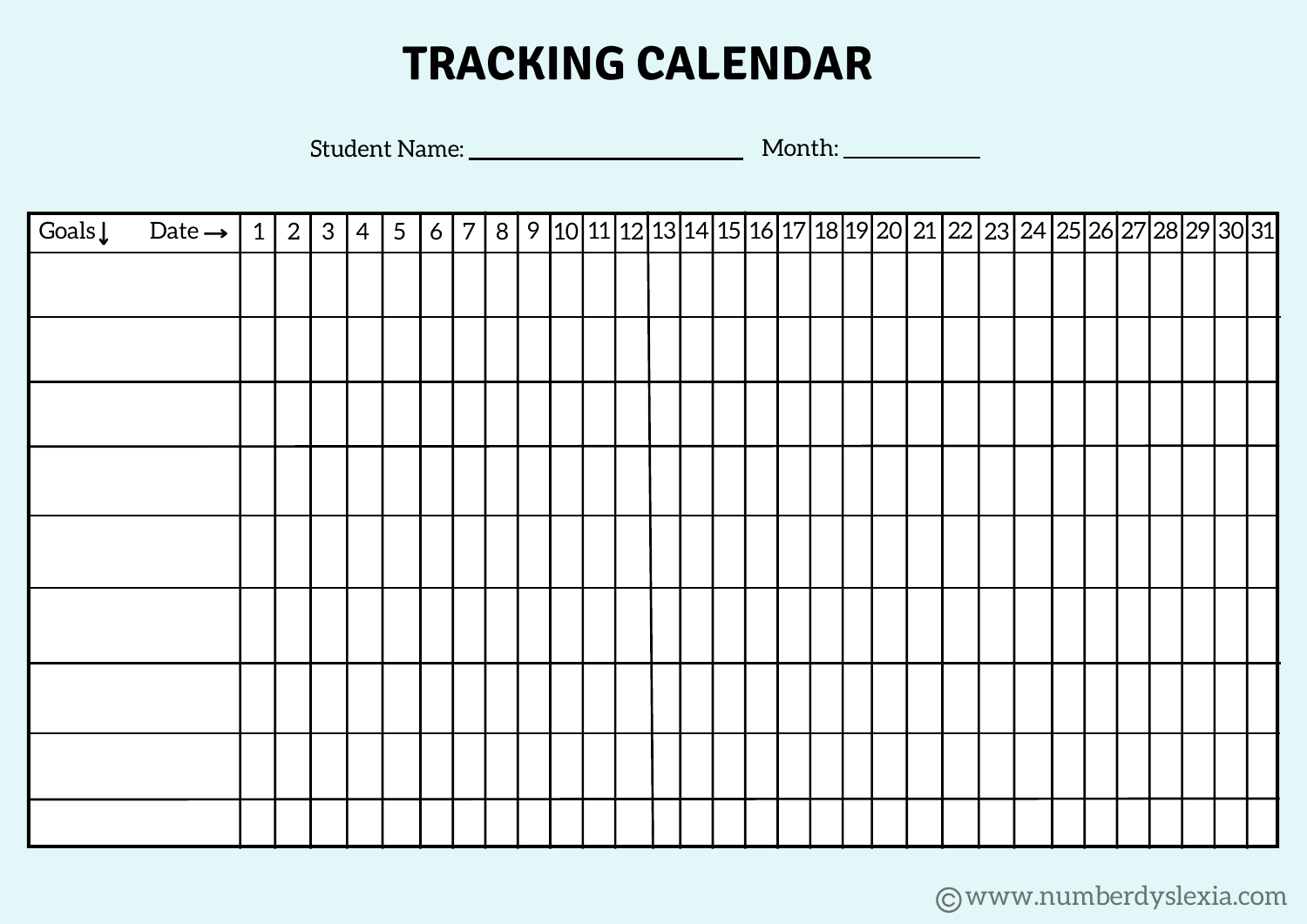#### **STUDENT PERFORMANCE EVALUATION**

| <b>Student Name:</b>            | Grade:                                                      |
|---------------------------------|-------------------------------------------------------------|
| Assessment:                     |                                                             |
|                                 |                                                             |
| Academic Improvement Seen:      |                                                             |
|                                 |                                                             |
|                                 |                                                             |
| Areas to work on:               |                                                             |
|                                 |                                                             |
|                                 |                                                             |
|                                 | <u> 1989 - Johann Stoff, amerikansk politiker (d. 1989)</u> |
|                                 |                                                             |
| <b>Behavioral Changes Seen:</b> | <u> 1980 - Andrea Andrew Maria (h. 1980).</u>               |
|                                 |                                                             |
|                                 |                                                             |
|                                 |                                                             |
|                                 |                                                             |
|                                 |                                                             |
|                                 |                                                             |
|                                 |                                                             |
| New intervention plan:          |                                                             |
|                                 |                                                             |
|                                 |                                                             |
|                                 |                                                             |
|                                 |                                                             |

Evaluator Sign Coordinator Sign Principal Sign